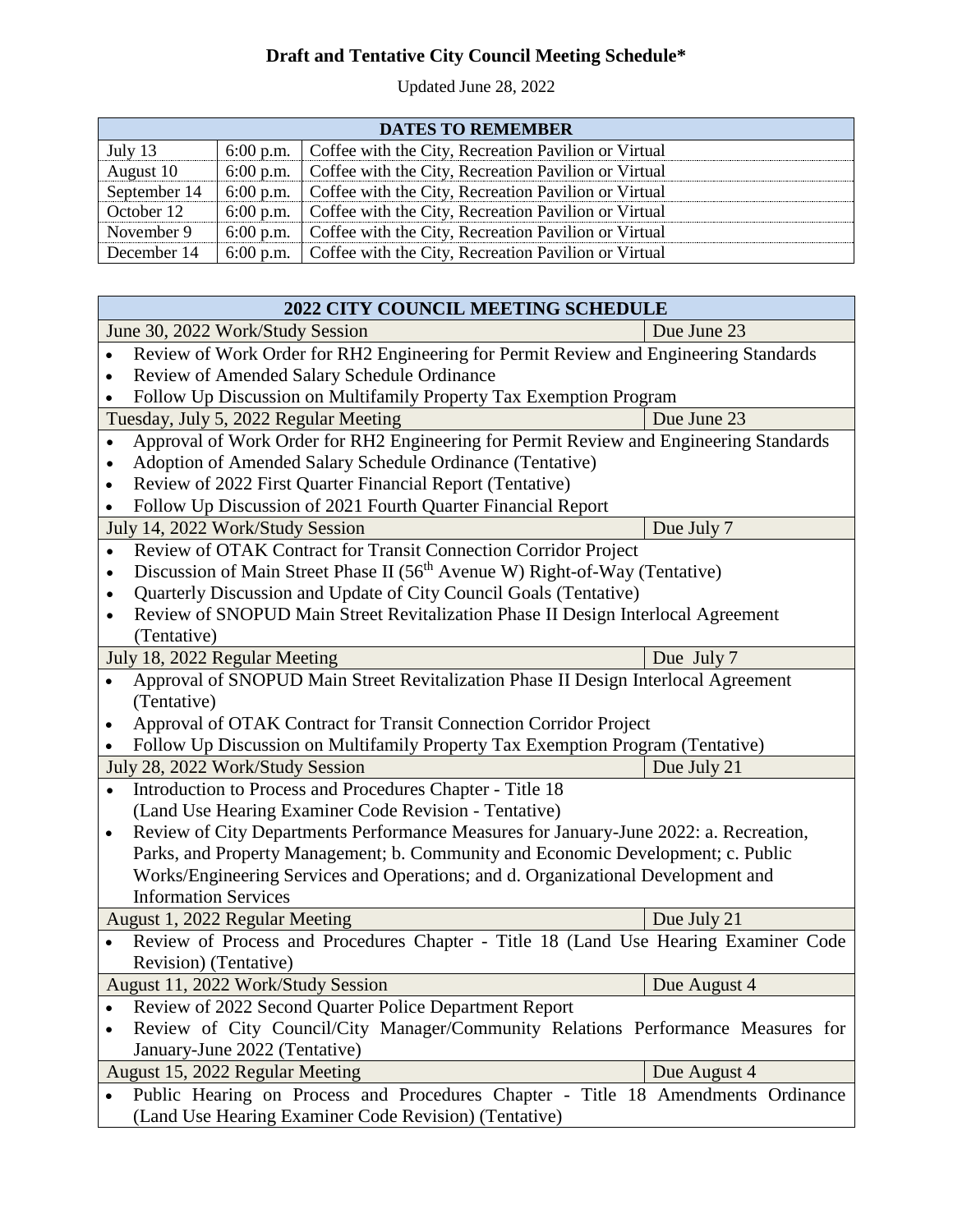| September 1, 2022 Work/Study Session                                                     | Due August 25    |  |  |  |  |  |
|------------------------------------------------------------------------------------------|------------------|--|--|--|--|--|
| Review of 2022 Second Quarter Financial Report<br>$\bullet$                              |                  |  |  |  |  |  |
| Review of Six-Year Financial Forecast (Tentative)<br>$\bullet$                           |                  |  |  |  |  |  |
| Review of Financial Policies (Tentative)                                                 |                  |  |  |  |  |  |
| Tuesday, September 6, 2022 Regular Meeting                                               | Due August 25    |  |  |  |  |  |
| <b>TBD</b>                                                                               |                  |  |  |  |  |  |
| September 15, 2022 Work/Study Session                                                    | Due September 8  |  |  |  |  |  |
| <b>TBD</b><br>$\bullet$                                                                  |                  |  |  |  |  |  |
| September 19, 2022 Regular Meeting                                                       | Due September 8  |  |  |  |  |  |
| <b>TBD</b>                                                                               |                  |  |  |  |  |  |
| September 29, 2022 Work/Study Session                                                    | Due September 22 |  |  |  |  |  |
| <b>TBD</b>                                                                               |                  |  |  |  |  |  |
| October 3, 2022 Regular Meeting                                                          | Due September 22 |  |  |  |  |  |
| <b>TBD</b>                                                                               |                  |  |  |  |  |  |
| October 13, 2022 Work/Study Session                                                      | Due October 6    |  |  |  |  |  |
| Quarterly Discussion and Update of City Council Goals                                    |                  |  |  |  |  |  |
| Review of 2021 Third Quarter Police Department Report                                    |                  |  |  |  |  |  |
| October 17, 2022 Regular Meeting                                                         | Due October 6    |  |  |  |  |  |
| <b>TBD</b>                                                                               |                  |  |  |  |  |  |
| November 3, 2022 Work/Study Session                                                      | Due October 27   |  |  |  |  |  |
| <b>TBD</b>                                                                               |                  |  |  |  |  |  |
| November 7, 2022 Regular Meeting                                                         | Due October 27   |  |  |  |  |  |
| <b>TBD</b>                                                                               |                  |  |  |  |  |  |
| November 17, 2022 Work/Study Session                                                     | Due November 10  |  |  |  |  |  |
| <b>TBD</b>                                                                               |                  |  |  |  |  |  |
| November 21, 2022 Regular Meeting                                                        | Due November 10  |  |  |  |  |  |
| <b>TBD</b>                                                                               |                  |  |  |  |  |  |
| December 1, 2022 Work/Study Session                                                      | Due November 23  |  |  |  |  |  |
| Economic Alliance Snohomish County Annual Report Presentation (Tentative)<br>$\bullet$   |                  |  |  |  |  |  |
| Review of 2021 Third Quarter Financial Report<br>$\bullet$                               |                  |  |  |  |  |  |
| Review of Professional Services Agreement for Public Defender (Tentative)                |                  |  |  |  |  |  |
| December 5, 2022 Regular Meeting                                                         | Due November 23  |  |  |  |  |  |
| Approval of Professional Services Agreement for Public Defender (Tentative)<br>$\bullet$ |                  |  |  |  |  |  |
| December 15, 2022 Work/Study Session                                                     | Due December 8   |  |  |  |  |  |
| Review of Professional Services Agreement with the Johnston Group                        |                  |  |  |  |  |  |
| Review of Professional Services Agreement with Gordon Thomas Honeywell Governmental<br>٠ |                  |  |  |  |  |  |
| Affairs                                                                                  |                  |  |  |  |  |  |